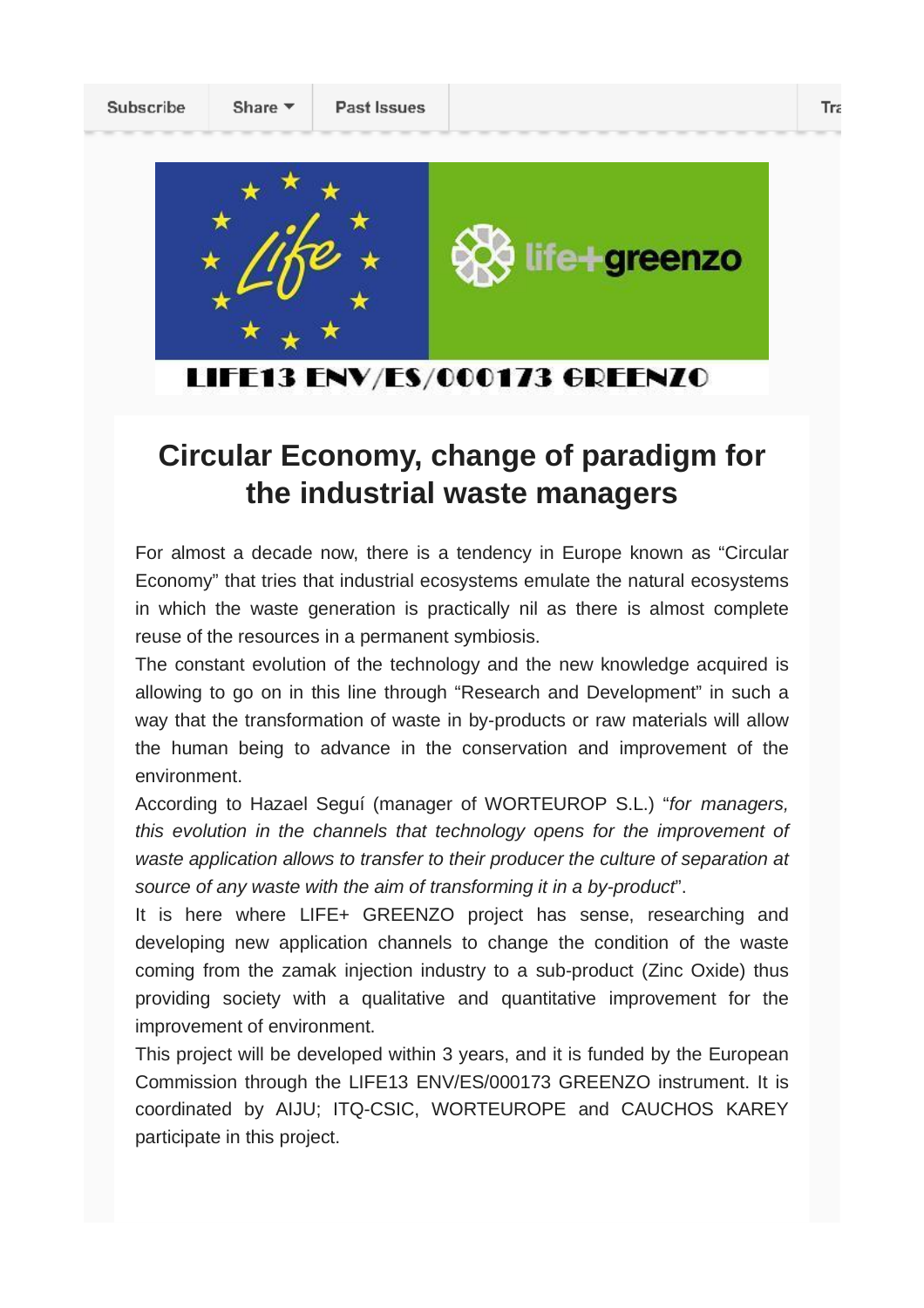

Green & Sustainable Chemical Conference

#### **Green Chemistry in the ield of sustainability**

Last April AIJU participated in the conference "Green and Sustainable Chemistry", in which the results obtained up-to-day within the GREENZO project were presented jointly to near 100 working groups of international scope related to green chemistry.

In the development of this event there were many signs of interest in relation to the potential applications of zinc oxide (ZnO) obtained in the project from zamak industrial waste and the design and development of the pilot plant. The ZnO, achieved in powder form, is being applied in the rubber and EVA reticulation and in the chemical catalysis processes.

In the event, several organisations were interested in collaborating with the consortium with the aim of optimising the properties of the ZnO achieved, by processing it at nanometric scale and analyse their use in the multiple industrial applications it has.

GREENZO project will attend next 13-16 June WECH 2016 in Zaragoza, where we will present the ZnO uses in hydrogen energetic applications.

# **NEXT EVENTS**

WECH 2016